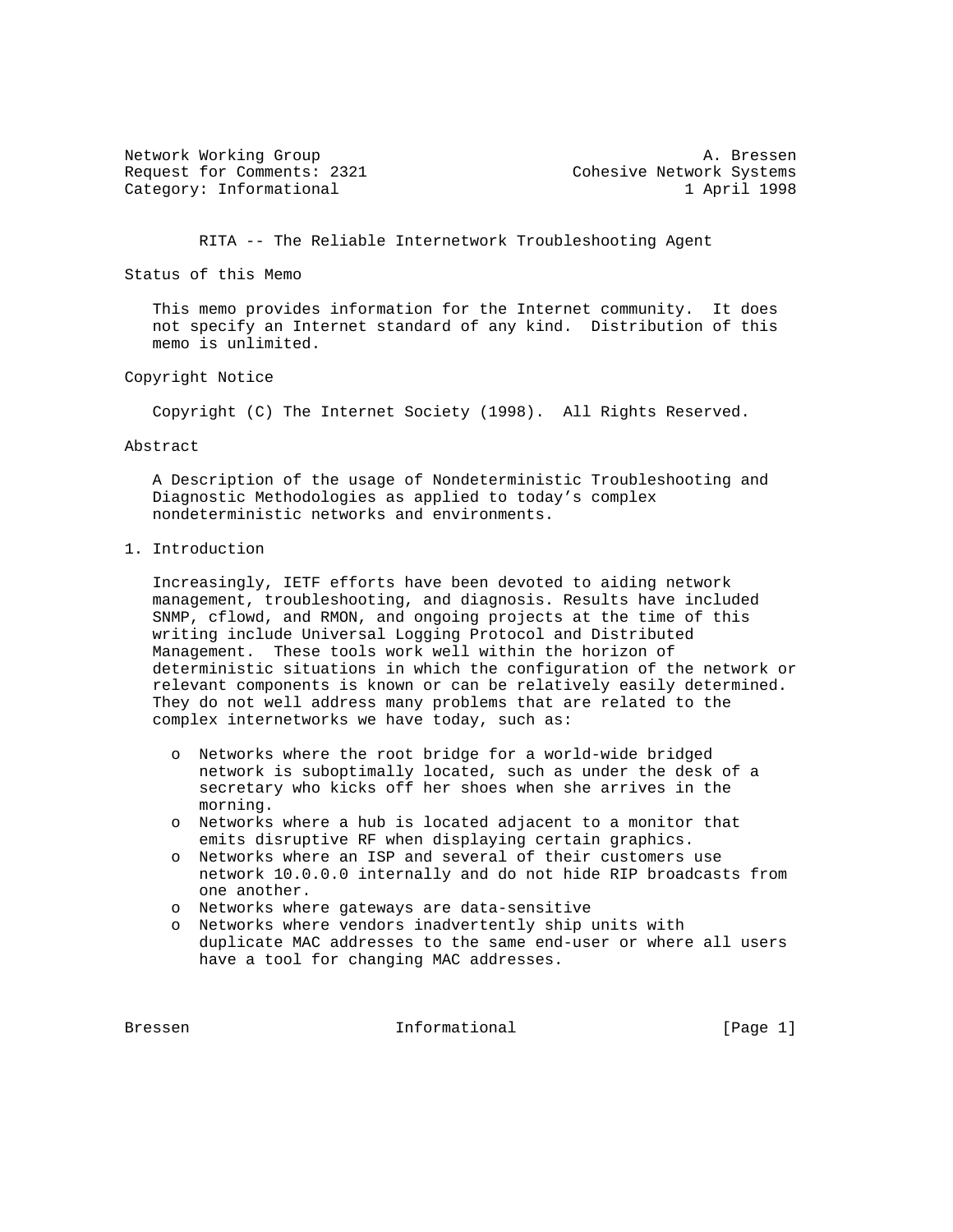In this document we introduce a new hardware-based tool for diagnosis and repair of network related hardware and software problems. This tool is best suited to addressing nondeterministic problems such as those described above. This tool has broad areas of application at all levels of the OSI model; in addition to uses in the physical, network, transport and application layers, it has been used to successfully address problems at the political and religious layers as well. RITA, the Reliable Internet Troubleshooting Agent, was developed initially at The Leftbank Operation (now known as Cohesive Network Systems, New England Division) based on a hardware platform supplied by Archie McPhee (Reference [1]). A typical RITA unit is depicted in Figure 1.



Figure 1.

2. Specification

 A typical RITA is 51.25 cm long and yellow-orange in color. Either natural or artificial substances may be used for construction. RITA has very flexible characteristics, and thus can interoperate within fairly broad parameters. Unlike most other tools described in forthcoming RFC's, RITA does not require any IANA namespace management. It is not anticipated that versions will be incompatible, thus no versioning field is present. Interoperability testing may be conducted at a future meeting of the IETF.

3. Diagnostic Usage:

 RITA may be applied in two diagnostic fashions, however only one of these methods, described below in 3.1, has been refined to a state such that we feel comfortable publishing the methodology.

Bressen 10 Informational 1996 (Page 2)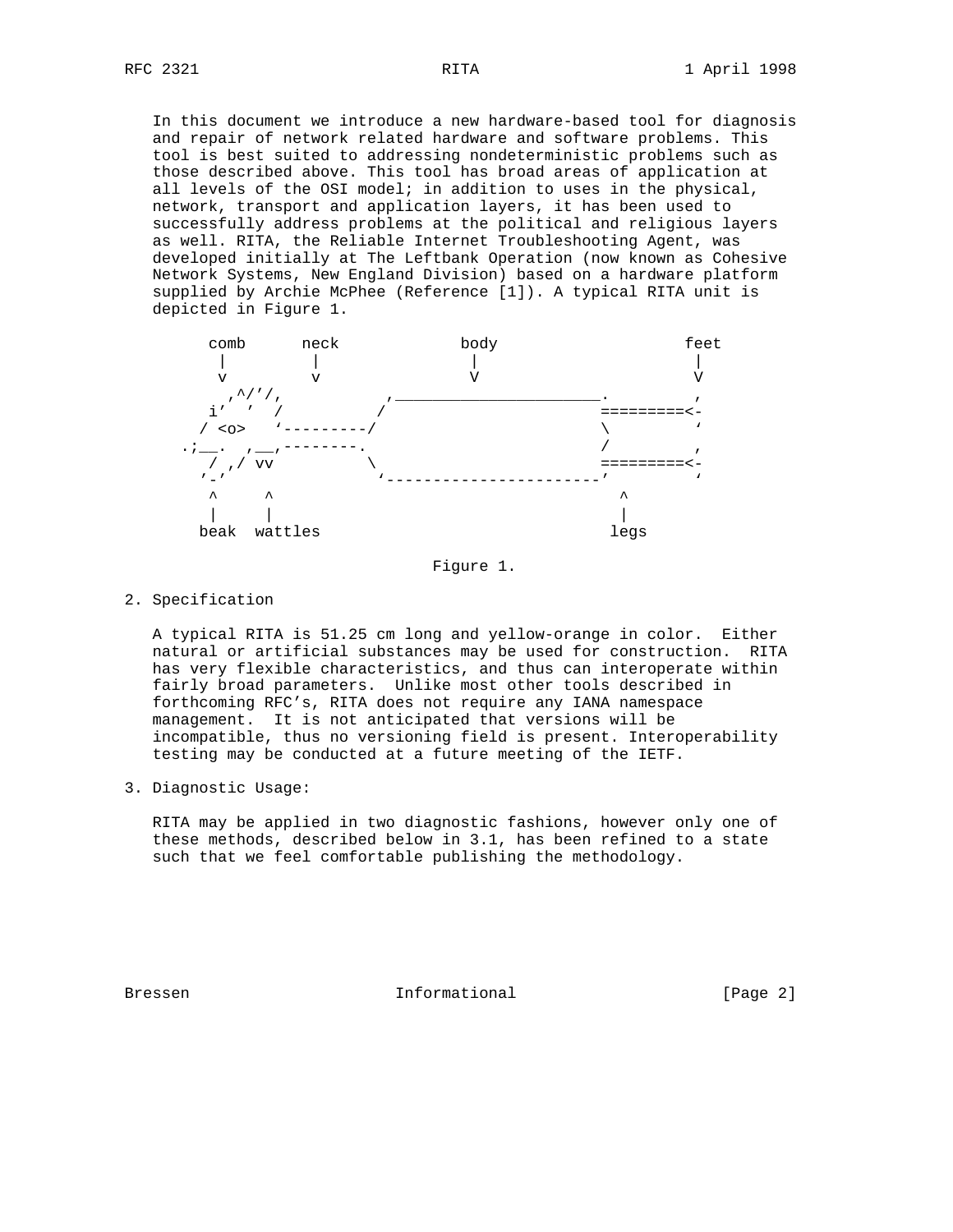3.1 The first method provides a broad-spectrum evaluation of quality of the entity tested, and is thus known as the BS eval test. This method can be used with great success on both deterministic and non-deterministic problems. Testing is performed by placing the RITA unit on top of a suspect piece of hardware, or, in the case of software, placing the unit on a packaged copy of the program, or hard copy of the source code.

 If the RITA does not get up and fly away, the hardware or software being tested is misconfigured, fubar, or broken as designed. While this method does identify all equipment and software as sub-optimal, Sturgeon's Law (see reference [5]) indicates that at least 90% of these results are accurate, and it is felt that a maximum 10% false positive result is within acceptable parameters.

 3.2 The second method involves applications of traditional techniques of haruspication (see reference [3]) and to date has been practiced with much greater success using implements other than RITA. The absence of entrails in the RITA unit may contribute to this; future design enhancements may address this issue by the addition of artificial giblets.

 An alternative approach that has been discarded involved cleromantic principles (see reference [3]), and was known as "flipping the bird".

4. Corrective Usage:

 Corrective usage of RITA is most successful in dealing with the most difficult class of networking problems: those that seem to exhibit sporadic, non-deterministic behavior.

 RITA units enhance normal corrective measures of these problems, methods such as rebooting, reseating of components and connectors, changing tabs to spaces or vice-versa in configuration files, blaming third-party vendors, and use of ballistic implements to effect wholesale displacement of systems and software, to at least 100% of their normal efficacy.

Specific Problem Methodologies:

- o Physical Layer: Wave RITA unit towards malfunctioning components.
- o Network Layer: Wave RITA unit towards malfunctioning components.
- o Transport Layer: Wave RITA unit towards malfunctioning components.

Bressen 10 Informational 1996 [Page 3]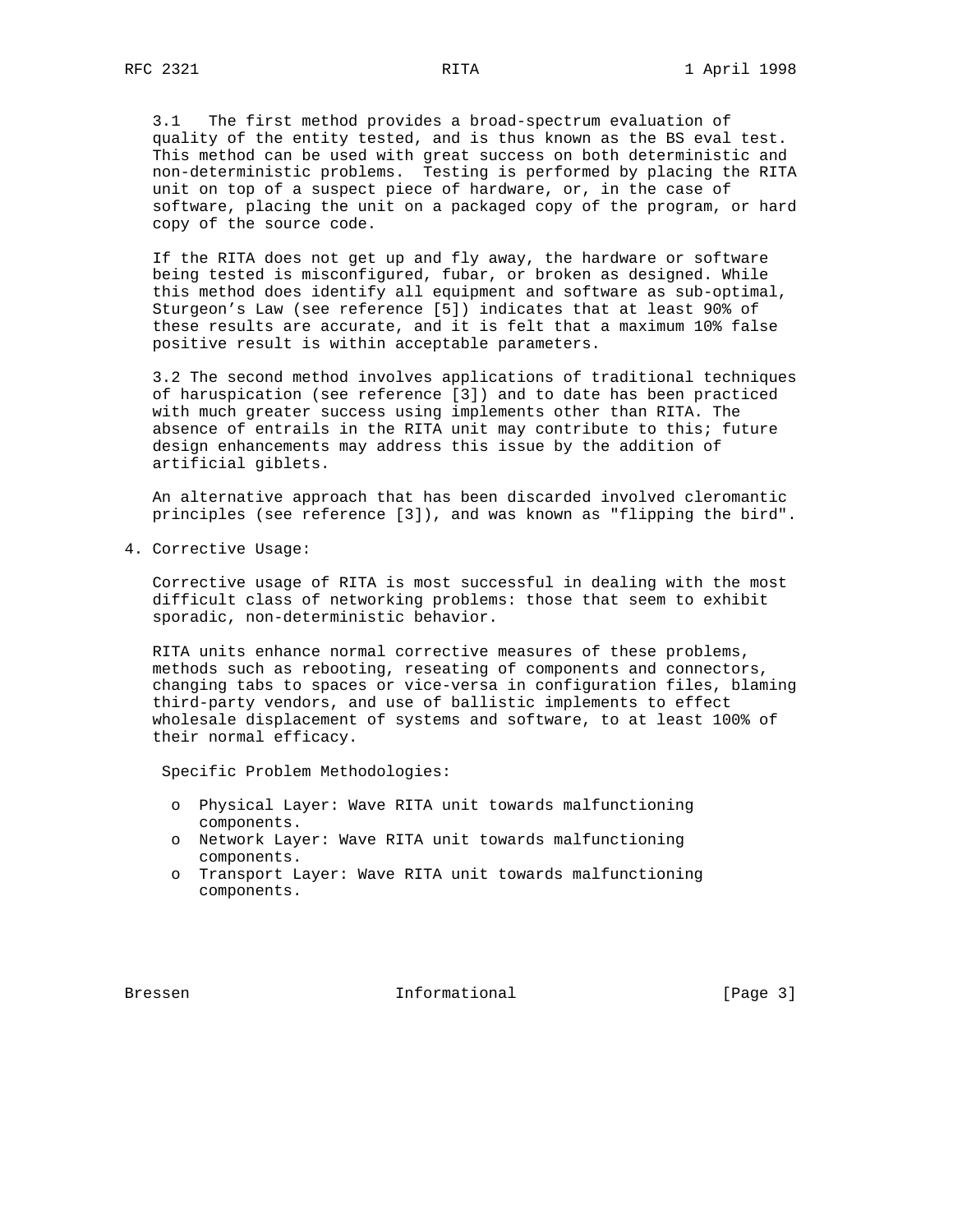- o Application Layer: Strike product vendor representative (or programmer, if available) with RITA, preferably on the top of the skull, while shouting, "Read The Fine RFC's comma darn it!"
- o Political Layer: Strike advocates of disruptive or obstructive policies with RITA, preferably on the top of the skull. In extreme cases insertion of RITA into bodily apertures may become necessary. WARNING: subsequent failure to remove RITA may cause further problems.
- o Religious Layer: Strike advocates of disruptive or obstructive religions, and their vendor representatives, with RITA, preferably on the top of the skull. In extreme cases, the RITA may be used as a phlactory, funerary urn, or endcap for bus-and-tag cables.
- 5. Further Work

 A RITA MIB is under development. This may require adding interface technology and hardware to RITA; a prototype is depicted in Figure 2.



Figure 2.

 There has been to date no investigation of the possible use of RITA to implement RFC 1149.

 Additionally, this tool has been used with some success for dealing with non-network problems, particularly in the debugging of SCSI bus malfunctions.

Bressen 10 Informational 1996 [Page 4]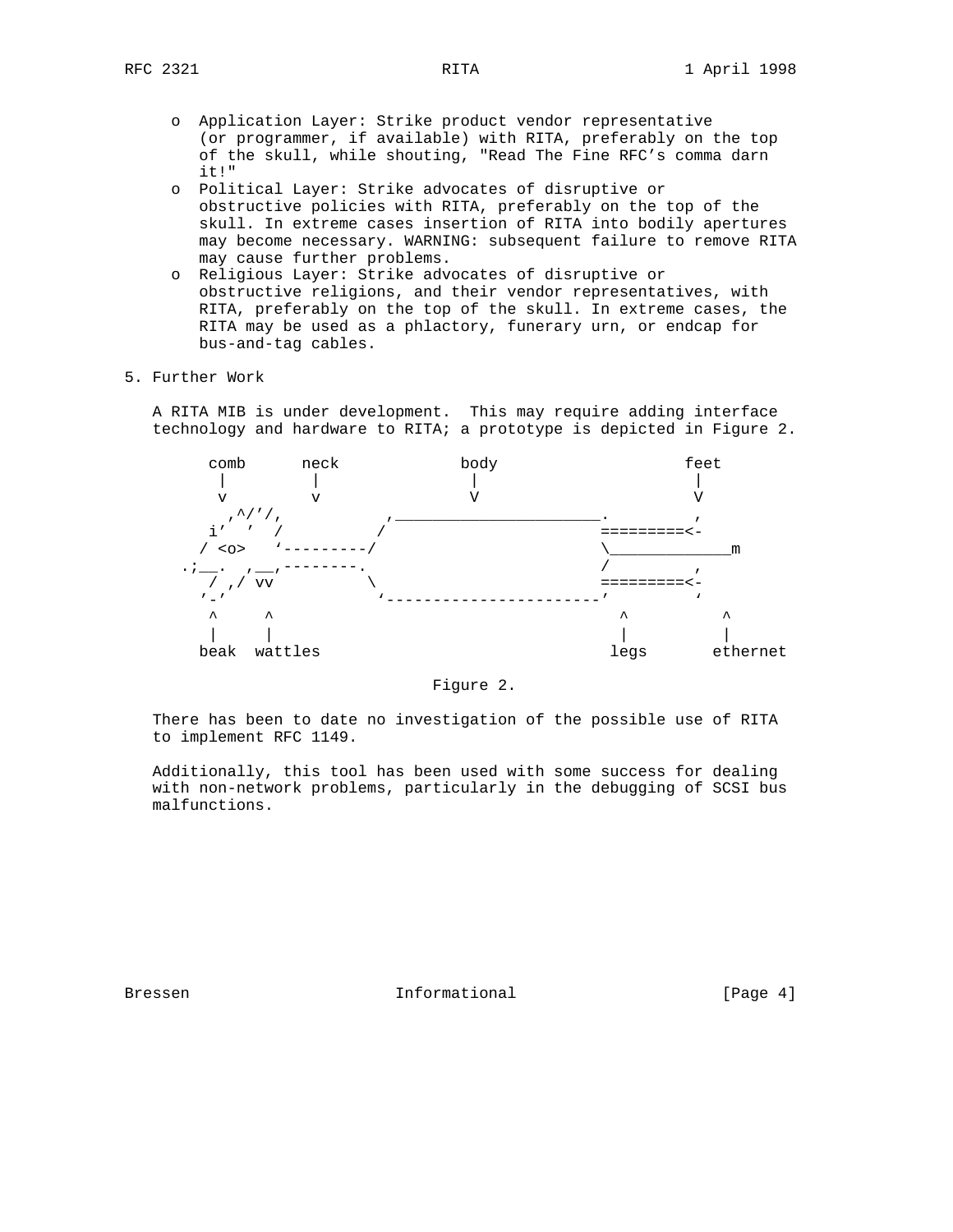6. Security Considerations

 The RITA will only have serious impact on system security facilities if it is filled with lead shot. It does however, increase the personal security of system administrators; few network toughs are willing to face down a sysadmin armed with a RITA and a confident demeanor.

7. Citations and References

 [1] Postel, J., and J. Reynolds, "Instructions to RFC Authors", RFC 2223, October 1997.

[2] McPhee, A., http://www.mcphee.com

[3] http://www.clix.net/5thworld/no-osphere/3e/manteia.html

 [4] Waitzman, D., "Transmission of IP Datagrams on Avian Carriers" RFC 1149, April 1990.

 [5] Raymond, E. (editor), "The New Hacker's Dictionary" 2nd ed., MIT Press, September 1993. ISBN 0-262-18154-1

8. Acknowledgments

 Initial Development of RITA, Editing, and excellent leather jacket provided by Bob Antia, first reading by John "cgull" Hood, illustrations done using equipment provided by Elizabeth Goodman and Gerry Goodnough.

9. Author's Address

 Andrew K. Bressen 72 Endicott Street Somerville, MA

 Phone: 617-776-2373 EMail: bressen@leftbank.com, bressen@cohesive.com, bressen@mirror.to

Bressen 10 Informational 1996 [Page 5]